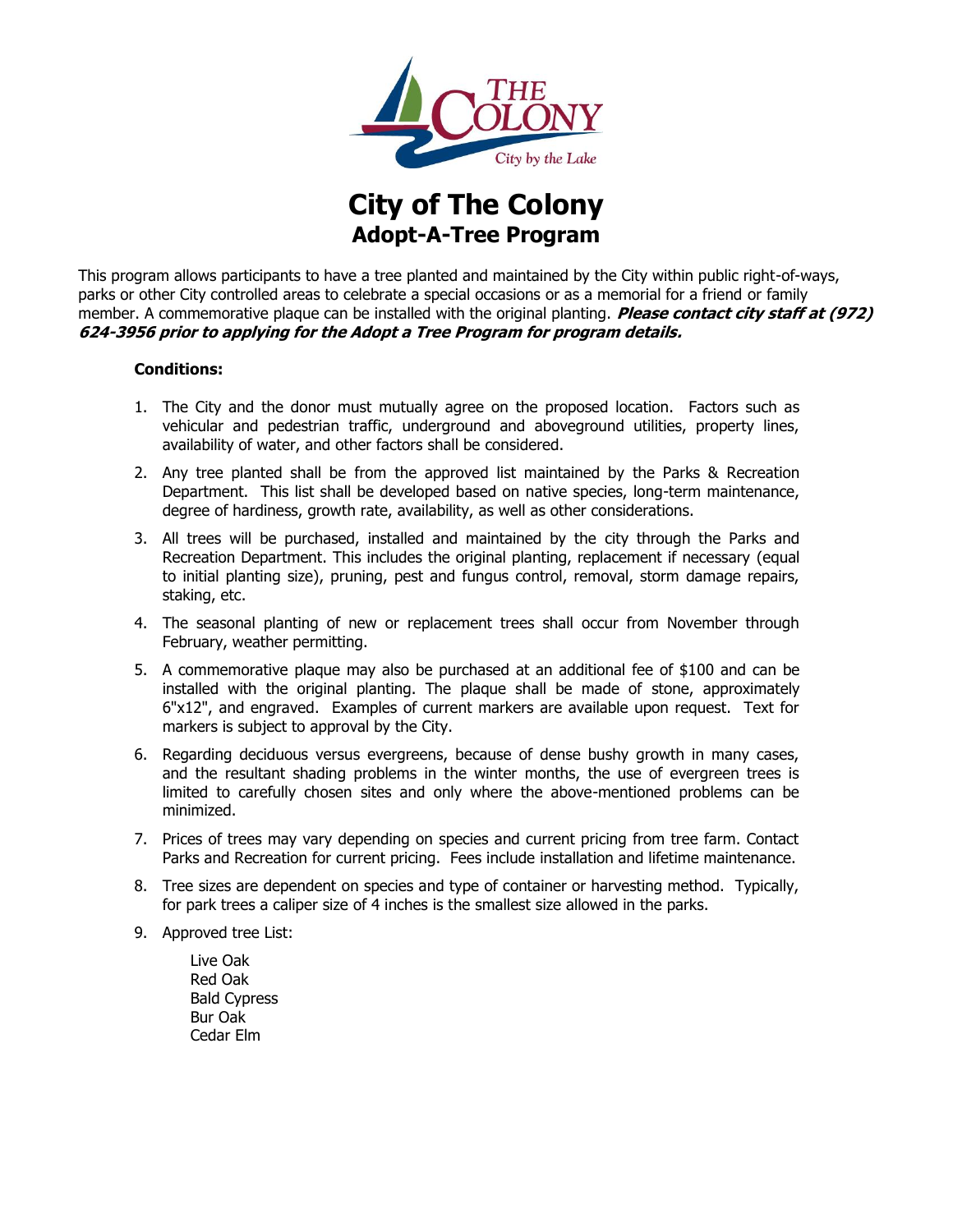

**Burr Oak** Plant Type: Shade Tree Light Required: Water Demand: Low Plant Height (ft.): 80' Plant Spread (ft.): 70'

Botanical Name: Quercus macrocarpa Plant Form: Upright, Rounded<br>
Light Required: Full Sun



**Shumard (Red) Oak** (fall color) Botanical Name: Quercus shumardii Plant Type: Shade Tree Plant Form: Rounded Light Required: Full Sun Water Demand: Low Plant Height (ft.): 80'<br>Plant Spread (ft.): 80' Plant Spread (ft.):



**Live Oak** Plant Type: Shade Tree Plant Form: **Oval** Light Required: Full Sun Water Demand: Low Plant Height (ft.): 50' Plant Spread (ft.): 60'

Botanical Name: Quercus virginiana



**Bald Cypress**

Botanical Name: Taxodium distichum Plant Type: Shade Tree Plant Form: Pyramidal Light Required: Full Sun Water Demand: Medium, drought tolerant Plant Height (ft.): 80' Plant Spread (ft.): 50'



# **Cedar Elm**

Plant Spread (ft.):

Botanical Name: Ulmus crassifolia Plant Type: Shade Tree Plant Form: Upright, spreading Light Required: Full Sun Water Demand: Low Plant Height (ft.):<br>Plant Spread (ft.): 80' (80'